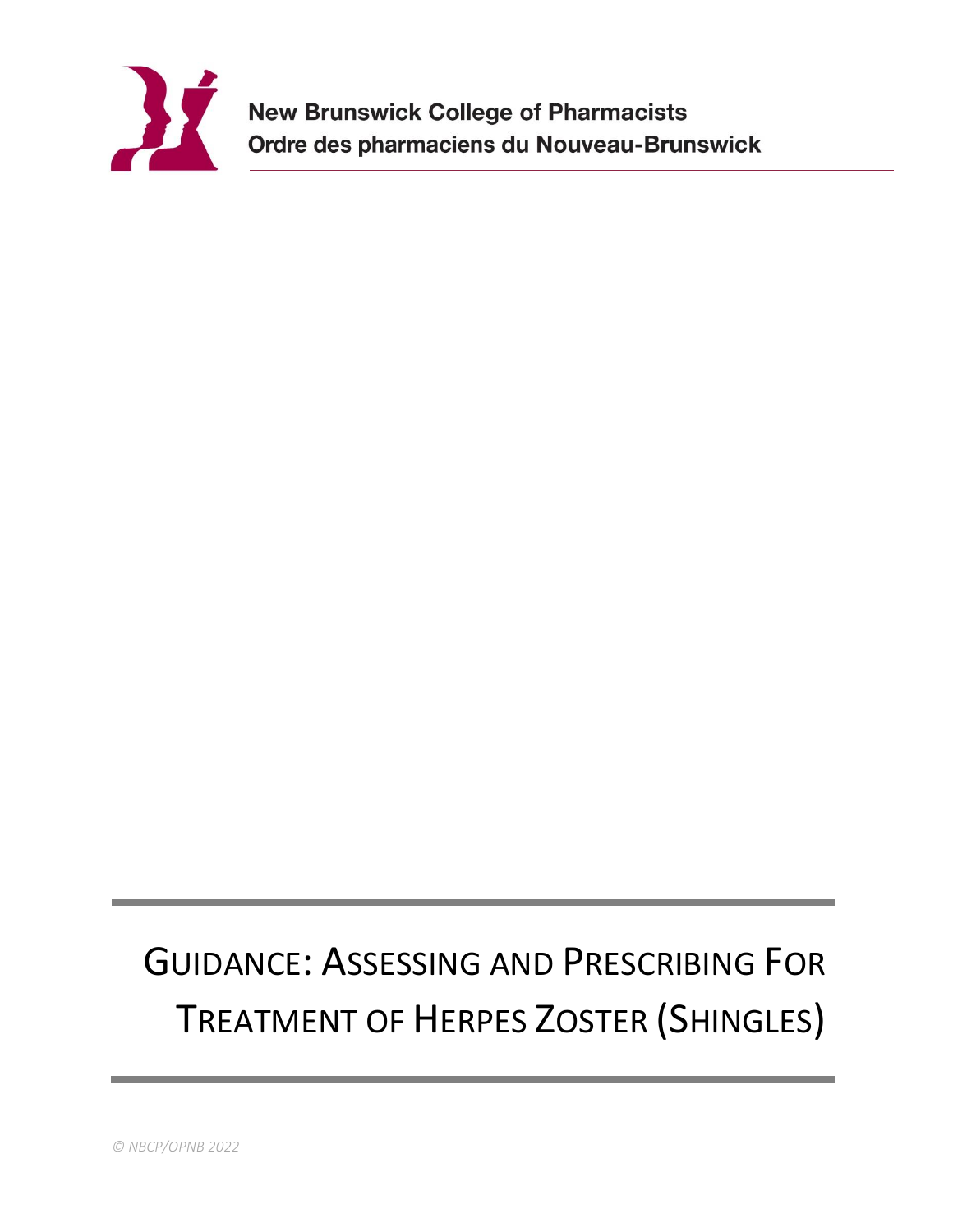## **Assessing and Prescribing for Treatment of Herpes Zoster (Shingles)**

Developed from the Nova Scotia College of Pharmacists document: [\(https://www.nspharmacists.ca/wp](https://www.nspharmacists.ca/wp-content/uploads/2016/05/SOP_PrescribingDrugs.pdf)[content/uploads/2016/05/SOP\\_PrescribingDrugs.pdf](https://www.nspharmacists.ca/wp-content/uploads/2016/05/SOP_PrescribingDrugs.pdf) ) New Brunswick College of Pharmacists thanks the NSCP for sharing this resource.

## **Introduction**

Pharmacists may prescribe antiviral medication for the treatment of herpes zoster (shingles).

Authority to assess and prescribe for treatment of herpes zoster (shingles) is given in Section 21 - Prescribing by Pharmacists of the *Regulations of the New Brunswick College of Pharmacists*. See also under Appendix 2, "List of Minor Ailments."

#### **Process**

To practice as a primary provider of treatment for herpes zoster (shingles), pharmacists must take the necessary steps to be competent. This should include but is not limited to:

- adherence to prescribing requirements for Minor Ailments in Section 21 of the Regulations
- undertaking additional education when needed
- reviewing clinical guidelines

#### **Patient Assessment and Prescribing**

- As part of assessment and prescribing, the pharmacist will discuss with the patient:
	- $\triangleright$  when to seek follow-up care from another health-care provider
	- $\triangleright$  the importance of infection control precautions, especially for patients who are in contact with individuals who have not had varicella previously, have not been vaccinated and those who are immunocompromised or pregnant
	- $\triangleright$  the benefits of vaccination against herpes zoster (shingles) to help prevent future occurrences
- Only evidence-based treatments for herpes zoster will be prescribed.
- A pharmacist may prescribe antiviral treatment for a patient who has a complicating symptom and/or risk factor, provided they clearly communicate to the patient the importance of being seen promptly by another health-care provider for further assessment and are satisfied that the patient understands the risks associated with not doing so.
- Furthermore, while better practice is to refer patients to another health-care professional when they are at higher risk or with symptoms of complicated disease (e.g., suspected disseminated, ocular, otic or neurologic manifestations), *consider initiating treatment with an antiviral especially if they do not have immediate access to medical care.* The pharmacist will instruct the patient to seek follow up care as soon as possible.